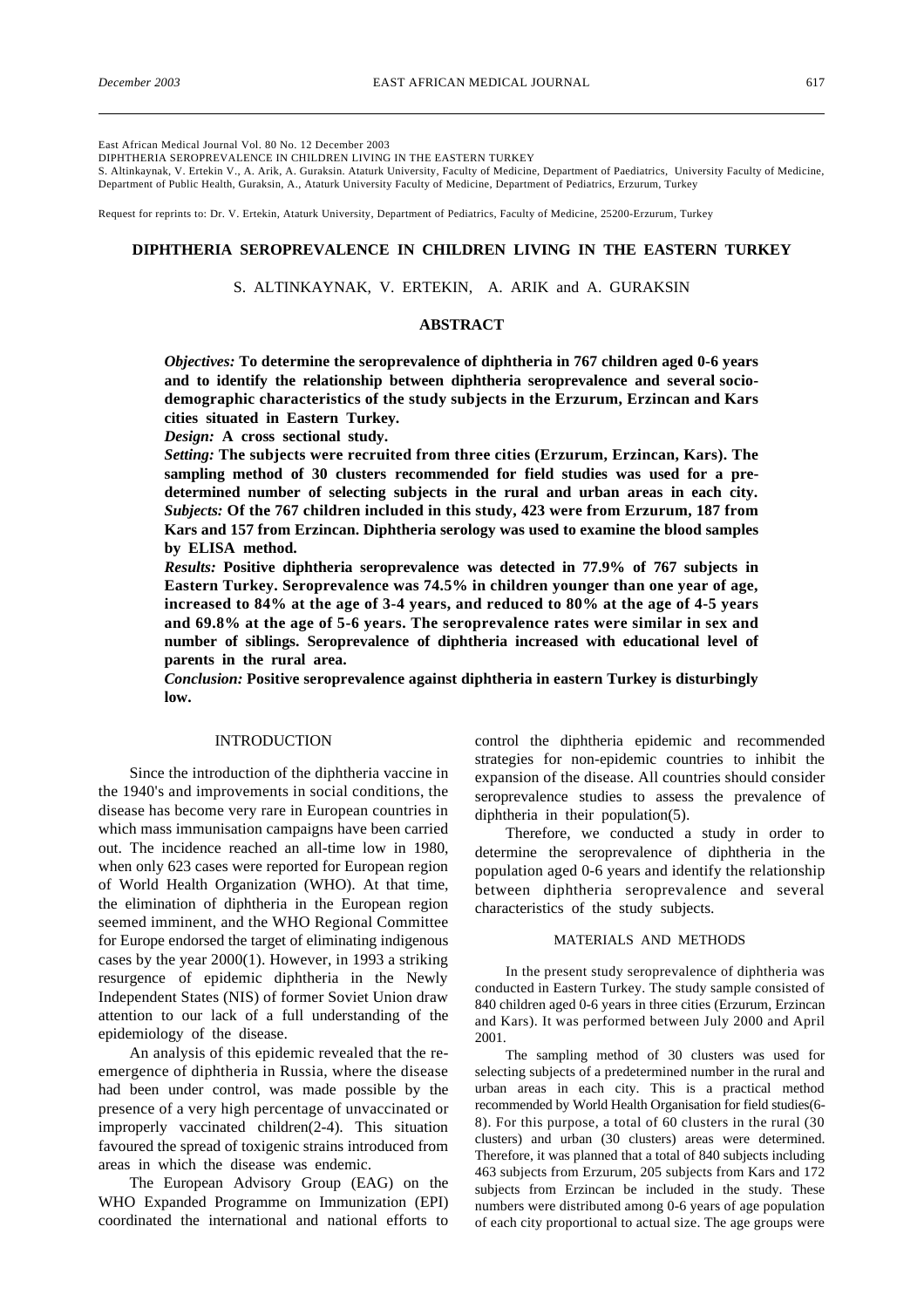separated into one year groups. According to the socioeconomic levels of the families, children were classified into three groups; high, moderate or low socio-economic level group. Composite index was used to determine the socioeconomic level of the families(9).

When the investigators reached the cluster, the door number to start was chosen randomly houses were visited after reading the predetermined number in each age group. Each potential subject who was interviewed and who agreed to participate read and signed a written informed consent form. A questionnaire about several characteristics of subjects was used to obtain data, on diphtheria epidemiology. Informed consent was obtained from all parents of the children and a pediatrician examined the subjects. Following the interviews, appropriate blood samples were taken from subjects for seroprevalence. Twenty-six selected subjects (3%) could not be reached, parents of 24 children (2.9%) did not accept to participate in the study and blood samples of 23 children (2.7%) could not be obtained. Therefore, the data in this study were obtained from 767 (91.3%) children.

Blood samples were taken aseptically by venopuncture. The serum was separated by centrifugation and frozen at - 20°C until the test was performed. Serum analyses were performed at the Microbiology Laboratory of Ataturk University Faculty of Medicine. Diphtheria antitoxin concentration was measured by enzyme-linked immunosorbent assay (ELISA) tests. For each serum sample, diphtheria antitoxin was performed using Virotech kits (10). Subjects whose antitoxin levels were below 0.01 lU/ml were classified as seronegative and those with an antitoxin level higher than or equal to 0.01 lU/ml as seropositive. As this was a

descriptive study only percentages were calculated and no further statistical analysis was made

### RESULTS

This seroprevalence study included a total of 840 subjects representative of the population aged 0-6 years in Eastern Turkey. The distribution of subjects who were selected for sampling, were interviewed and who underwent blood sampling in Eastern Turkey (Erzurum, Erzincan and Kars) is presented in Table 1. Seroprevalence could not be determined in 8.7% of sampled subjects and 6% of interviewed subjects. The socio-demographic characteristics of subjects are seen in Table 2. Of all population in the study, 53.2% were boys and 46.8% girls. Seventy seven of all children had three or fewer siblings and 32.3% had four or more siblings. Of mothers, 22% were illiterare, 60.1% had graduated from primary school, 16.4% from secondary or high school/college and 1,4% from university. According to the educational level of fathers, 7.7% were illiterare, 36.8% had graduated from primary school, 45.8% from secondary or high school/college and 9.8% of them had graduated from university. Of families, while 25.3% had high socioeconomic status, 66.6% had moderate and 8.1% had low socio-economic level. Of subjects, 35.7% were living in urban areas, 44.7% in suburban area and 19.6% in rural areas.

| City     | No. of<br>sampled<br>subjects | Interviewed<br>subjects**<br>No. | * Subjects undergoing<br>blood analysis |     |      | Positive<br>seroprevalence |
|----------|-------------------------------|----------------------------------|-----------------------------------------|-----|------|----------------------------|
|          |                               |                                  | $(\% )$                                 | No. | $\%$ | $\frac{0}{0}$              |
| Erzurum  | 463                           | 427                              | 92.2                                    | 423 | 99.1 | 77.7                       |
| Erzincan | 172                           | 167                              | 97.1                                    | 157 | 94   | 78.1                       |
| Kars     | 205                           | 196                              | 95.6                                    | 187 | 95.4 | 78.1                       |
| Total    | 840                           | 790                              | 94                                      | 767 | 97.1 | 77.9                       |

*Distribution of subjects selected for sampling, interviewed and underwent blood sampling in three cities*

**Table 1**

Percentages calculated for the number of sampled subjects in each city

\*\* Percentages calculated for the number of interviewed subjects in each city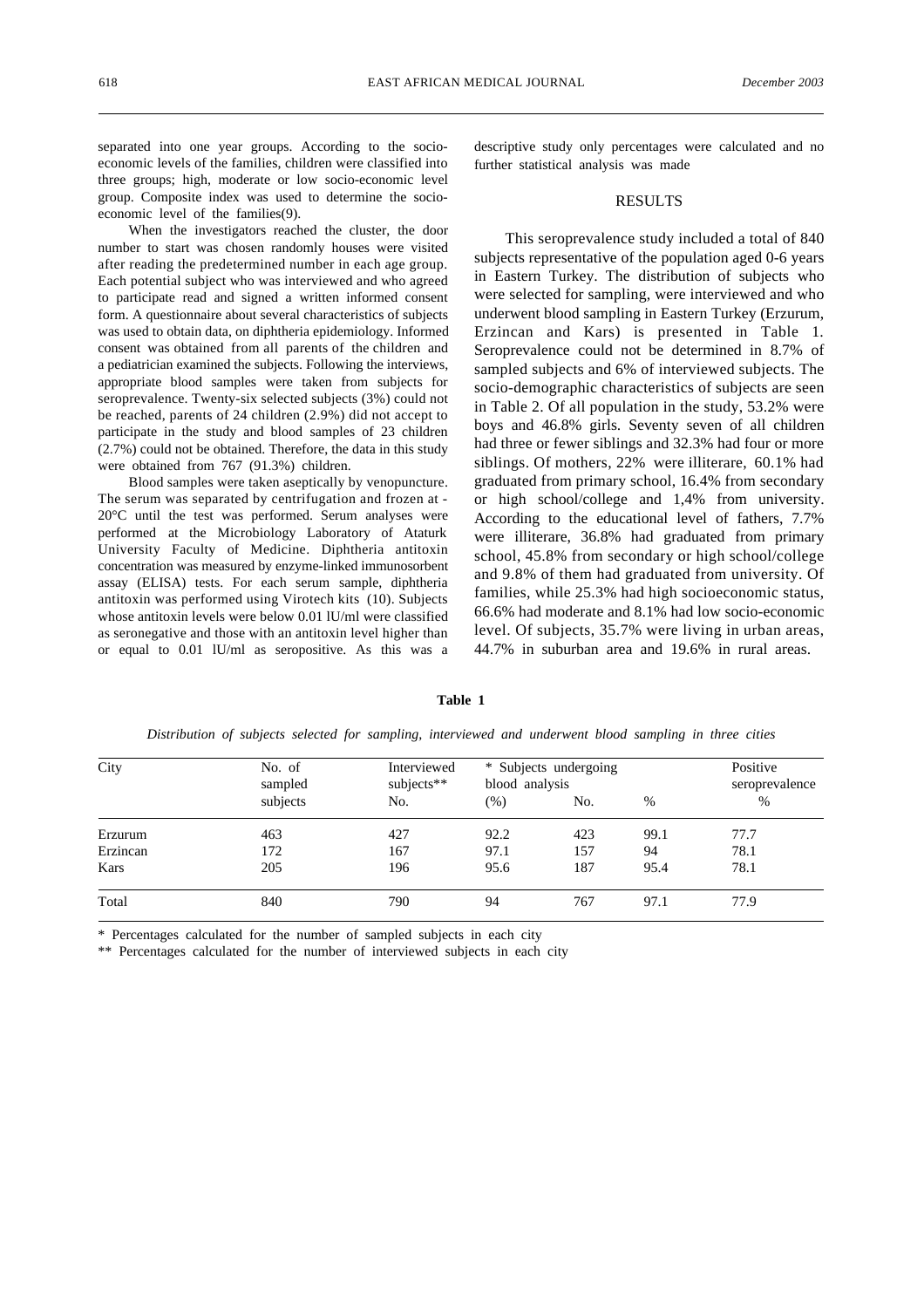# **Table 2**

*Several socio-demographic characteristics of subjects participating in diphtheria seroprevalence study*

| Characteristic |                              | No. | $\%$ |
|----------------|------------------------------|-----|------|
|                | Age (years)                  |     |      |
|                |                              | 204 | 26.6 |
|                | $1 - 2$                      | 167 | 21.8 |
|                | $2 - 3$                      | 154 | 20.1 |
|                | $3-4$                        | 94  | 12.3 |
|                | $4 - 5$                      | 95  | 12.4 |
|                | $5 - 6$                      | 53  | 6.9  |
| Sex            |                              |     |      |
|                | Boy                          | 408 | 53.2 |
|                | Girl                         | 359 | 46.8 |
|                | Sibling size                 |     |      |
|                | 0                            | 132 | 17.2 |
|                | $\mathbf{1}$                 | 167 | 21.8 |
|                | 3                            | 118 | 15.4 |
|                | $\overline{4}$               | 74  | 9.6  |
|                | $5+$                         | 56  | 7.3  |
|                | Educational level of mothers |     |      |
|                | Illiterate                   | 169 | 22.0 |
|                | Primary School               | 461 | 60.1 |
|                | Secondary-High S.            | 126 | 16.4 |
|                | University                   | 11  | 1.4  |
|                | Educational level of fathers |     |      |
|                | Illiterate                   | 59  | 7,7  |
|                | Primary School               | 282 | 36.8 |
|                | Secondary-High School        | 351 | 45.8 |
|                | University                   | 75  | 9.8  |
|                | Socio-economic status        |     |      |
|                | High                         | 194 | 25.3 |
|                | Moderate                     | 511 | 66.6 |
|                | Low                          | 62  | 8.1  |
|                | Settlement Area              |     |      |
|                | Urban                        | 274 | 35.7 |
|                | Suburban                     | 343 | 44.7 |
|                | Rural                        | 150 | 19.6 |
| Total          |                              | 767 | 100  |

Positive diphtheria seroprevalence was detected in 77.9% of 767 subjects aged 0-6 years in Eastern Turkey. Table 3 shows the distribution of diphtheria seroprevalence according to several socio-demographic characteristics. At the age of one year positive seroprevalence was 74.5%, subsequently increased to 84% at the age of four years and then reduced to 80% at the age of five years and 69.8% at the age of six years. There were no differences, in seroprevalence rates between sexes and sibling sizes. Seroprevalence increased with educational level of mother and father. There was a highly significant difference in seroprevalence rates in respect to socio-economic status (Figure 1). Seroprevalence was found to be 79.2% in urban areas and 84.7% in rural areas.

## **Figure 1**

### *The seroprevalence rates in respect to socio-economic levels of children*

## **Table 3**

## *Diphtheria seroprevalence for population aged 0-6 year by several socio demographic characteristics in three cities of Eastern Turkey*

| Characteristic               | No. | Positive       |      |  |
|------------------------------|-----|----------------|------|--|
|                              |     | seroprevalence | (% ) |  |
| Age(years)                   |     |                |      |  |
| $<$ 1                        | 204 | 74.5           |      |  |
| $1 - 2$                      | 167 | 79.6           |      |  |
| $2 - 3$                      | 154 | 78.6           |      |  |
| $3 - 4$                      | 94  | 84.0           |      |  |
| $4 - 5$                      | 95  | 80.0           |      |  |
| $5 - 6$                      | 53  | 69.8           |      |  |
| Sex                          |     |                |      |  |
| Boy                          | 408 | 77.9           |      |  |
| Girl                         | 359 | 78.0           |      |  |
| Sibling Size                 |     |                |      |  |
| 0                            | 132 | 79.8           |      |  |
| 1                            | 220 | 80.0           |      |  |
| $\overline{c}$               | 167 | 78.4           |      |  |
| 3                            | 118 | 71.2           |      |  |
| 4                            | 74  | 81.1           |      |  |
| $5+$                         | 56  | 75.0           |      |  |
| Educational level of mothers |     |                |      |  |
| Illiterate                   | 169 | 72.2           |      |  |
| Primary School               | 461 | 80.7           |      |  |
| Secondary-High School        | 126 | 8.7            |      |  |
| University                   | 11  | 81.8           |      |  |
| Educational level of fathers |     |                |      |  |
| Illiterate                   | 59  | 61.0           |      |  |
| Primary School               | 282 | 79.4           |      |  |
| Secondary High School        | 351 | 79.4           |      |  |
| University                   | 75  | 78.7           |      |  |
| Socio-economic status        |     |                |      |  |
| High                         | 194 | 77.3           |      |  |
| Moderate                     | 511 | 80.0           |      |  |
| Low                          | 62  | 62.9           |      |  |
| Settlement Area              |     |                |      |  |
| Urban                        | 274 | 79.2           |      |  |
| Suburban                     | 343 | 84.7           |      |  |
| Rural                        | 150 | 84.7           |      |  |
| Total                        | 767 | 77.9           |      |  |
|                              |     |                |      |  |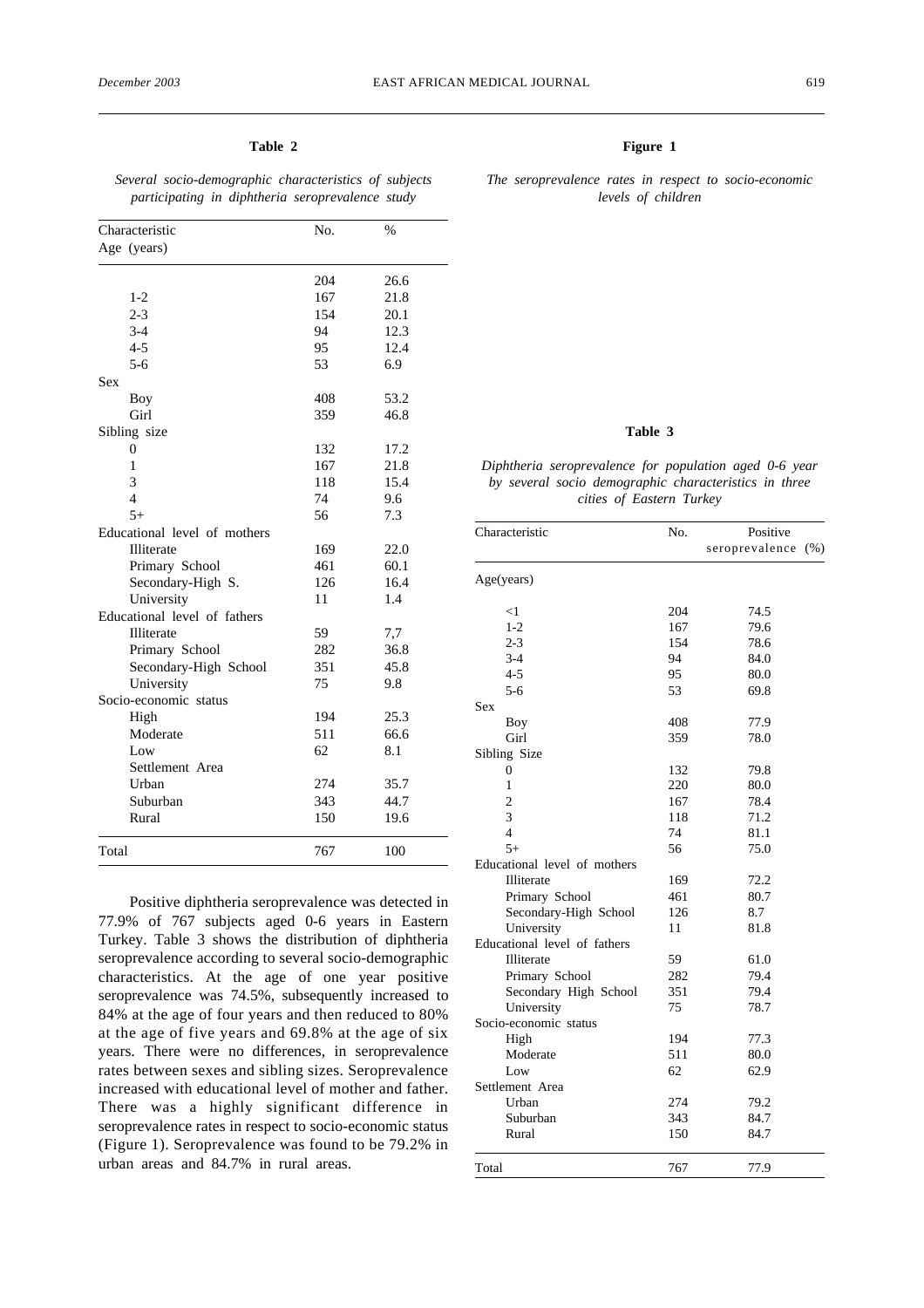### DISCUSSION

The marked decrease, and in some industrialized countries the virtual elimination of diphtheria over the last three decades is attributable to successful immunization programmes. However, even in those countries, diphtheria has reoccurred from time to time in more or less limited outbreaks, especially in areas where immunization coverage among children has fallen. In the early and mid-1980's an increased diphtheria incidence was reported from Sweden, the Federal republic of Germany (FRG), USSR, Turkey and Portugal (11). In the 1990's however, diphtheria has made a spectacular resurgence in the Newly Independent States of the former Soviet Union and several European countries (12-13). This situation favoured the spread of toxigenic strains introduced from areas in which the disease is endemic. Of the 170 cases reported from Turkey between 1990-1997, 70% were from East and South-East Turkey. Most of the cases were at the age of 1-4 years(14). The epidemic raised many concerns about the levels of immunity to diphtheria in Western Europe, inciting many European countries to conduct seroprevalence studies, within the remit of European Union program.

The proportion of immune population against an infectious disease and it's epidemiologic characteristics are useful in planning control programmes and preventive measures. Therefore, the immunity of children included in the study was evaluated without taking the vaccination status into account. This is the percentage of children immunized against diphtheria. With the available tests it is not possible to separate the immunity due to immunization and natural infection from each other(15,16). No history of diphtheria was obtained from 85% of the mothers and 15% could not give any information about this. In a recent study from Istanbul, 97% of the mothers of 0-9 year old children reported that their children had not had diphtheria(17). The low percentage of mothers who could give history in our study may be due to the low education level of the mothers.

Of children included in our study, 77.9% were seropositive and 22.1% were seronegative. No correlation was seen between seropositivity and age groups. Many studies have reported that the antibody concentration after primary immunization decreases about 40% per year(15). The lowest percentage of seropositivity in our study was at the age of six (69.8%). It was concluded that the second booster vaccine made at the first grade of primary school which was seven years old is suitable. The diphtheria seroprevalence were not different in boys, girls and sibling size. This result is similar with that of other studies (18-20). While there were no differences in seropositivity of children with high and moderate socio-economic levels (77.3%-80%), it was low in children with low socioeconomic levels (62.9%). Similarly, two reports, one from Australia and another from the United States, indicated that Immunization rates and immunity levels were lower in children with low socio-economic levels(21,22). Seroprevalence of diphtheria increased with educational level of mothers and fathers the rural areas. These results of our study can be considered with a positive correlation between rates of diphtheria immunisation and the educational levels of parents and settlement area. In a study performed by Williams in 1995, higher immunization rates and immunity were reported in rural areas than in urban areas(23). Similar results were reported in the Turkish Demographic and Health Survey Report(24).

It is necessary to know the seroprevalence of any disease for an individual country in order to develop vaccination protocols and take appropriate preventive health care measures against diseases in different countries. Active immunization of susceptible groups remains the most important means of prevention. Our results show that the positive seroprevalence rate necessary for diphtheria elimination has not been reached yet in Eastern Turkey and this can cause diphtheria epidemics.

#### **REFERENCES**

- 1. World Health Organization: Operational targets for EPI disease, EUR/ICP/CMDS. 1996; 01 01 14.
- 2. Galazka A.M., Robertson S.E., and Oblapenko G.P. Resurgence of diphtheria. *Eur. J. Epidem.* 1995; **11:**95-105.
- 3. Hardy, I.R.B., Dittmann, S., and Sutter, R. Current situation and control strategies for resurgence of diphtheria in Newly Independent States of the former Soviet Union. *Lancet.* 1996; **347:**739-43.
- Dittmann, S. Epidemic diphtheria in the Newly Independent States of the former Soviet USSR-situation and lessons learned. *Biologicals.* 1997; **25:**179-186.
- 5. Dittmann, S., and Raure, C. Diphtheria. Plan of Action for the Prevention and Control of Diphtheria in the European Region (1994-1995). The Expanded Programme on Immunization in the European Region of WHO, ICP EPI 038 (A). Copenhagen: WHO 1994.
- 6. WHO Expanded Programme on immunization weekly. *Epidemiol. Rec.* 1984; **39:**297-300.
- 7. Rothenberg, R.B., Labanav, A., Sing, K.B. and Strah, Jr. G. Observations on the applications of EPI cluster survey methods for estimating disease incidence. *Bull. WHO.* 1985; **63:**93-99.
- 8. Henderson, R.H. and Sunderason, T. Cluster sampling to assess immunization coverage: a review of experience with a simplified sampling method. *Bull WHO.* 1982; **60:**2053- 2060.
- 9. Cohen, L. and Holliday M. eds. Statistics for Social Scientist: London, 1983: 69-75.
- 10. Meluille-Smith, M. and Balfour A. Estimation of Corynebacteriumdiphtheriae antitoxin in human: a comparison of an enzyme-linked immunosorbent assay with the toxin neutrolisation test. *J. Med. Microbiol.* 1988; **25:**279-283.
- 11. Galazka, A. and Keja, J. Diphtheria: Incidence trends and age-wise changes in immunity. *Scand. J. Inf. Dis.* 1988; **20:**355-356.
- 12. Begg, N. and Balraj, V. Diphtheria: are we ready for it? *Arch. Dis. Child.* 1995; **73:**568-572.
- 13. Vitec, C.R. and Warton, M. Diphtheria in the former Soviet